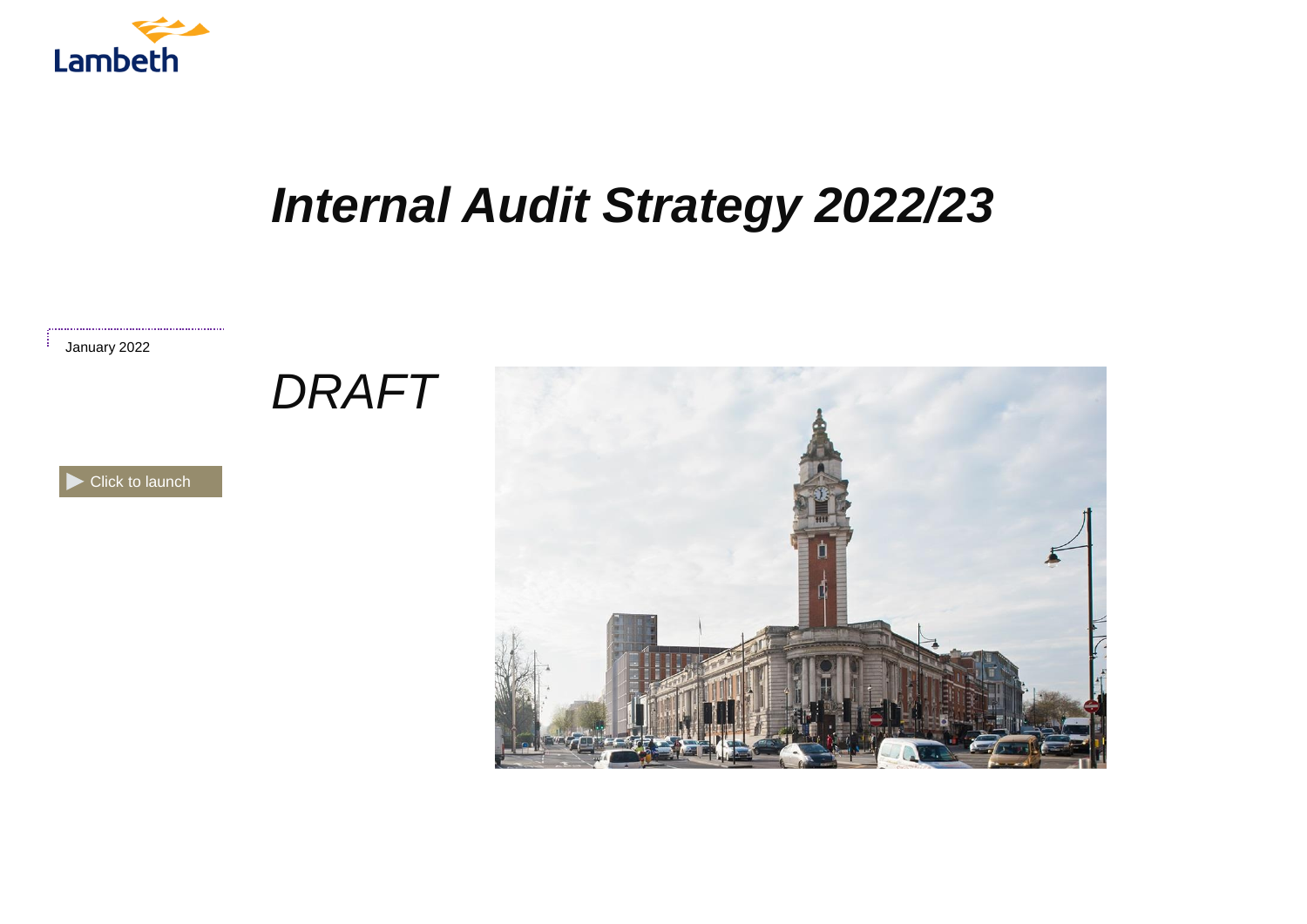<span id="page-1-0"></span>



### *Contents*

**[Introduction and Mission](#page-2-0)  Statement**

*1*

**[Key components for the](#page-3-0)  Internal Audit Strategy** *2*

**[Provision of the service](#page-5-0) <b>Annexes** 

*3*

- A. Corporate Committee
- B. Initiatives and efficiency proposals
- C. [Compliance with professional](#page-6-0)  standards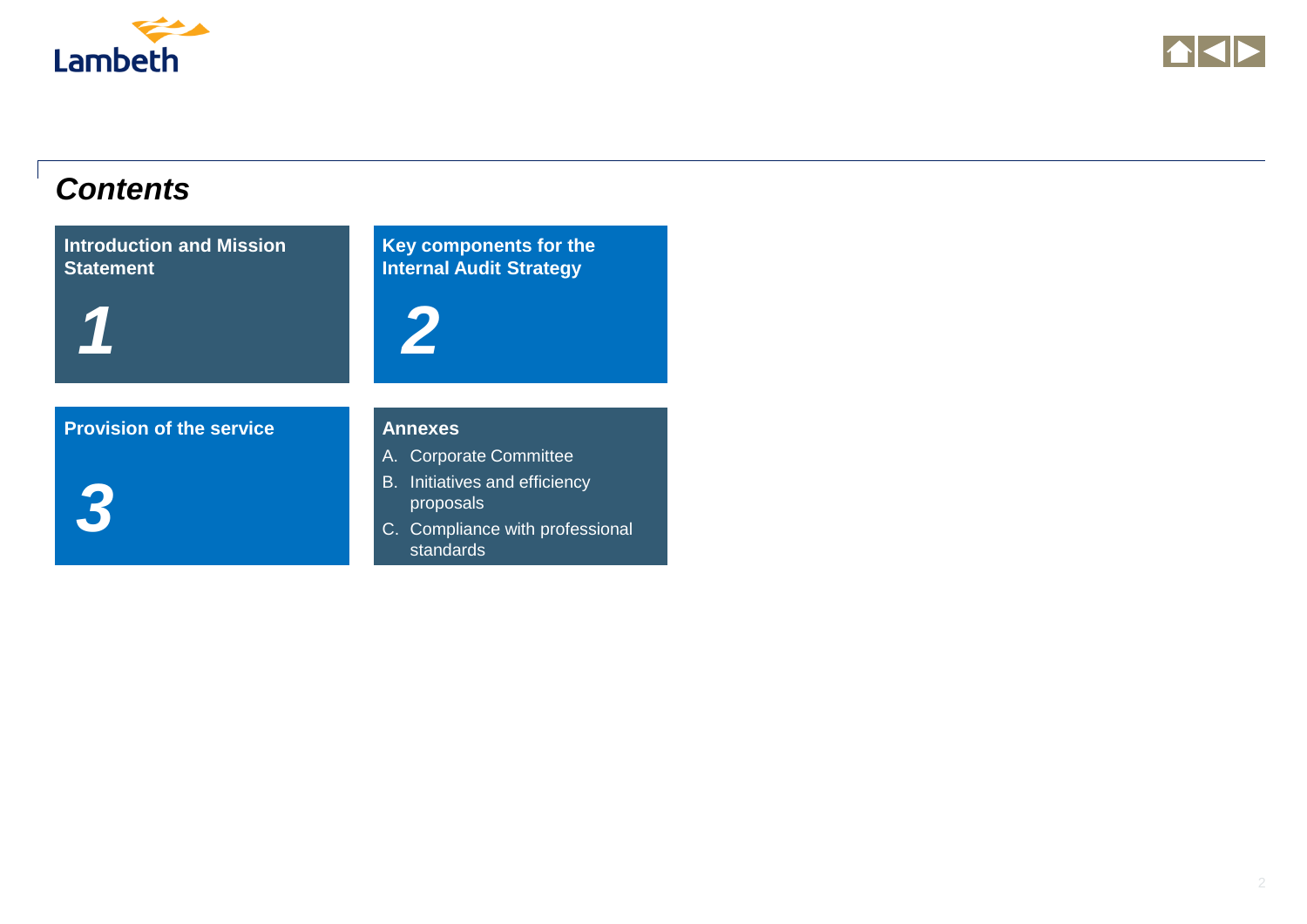<span id="page-2-0"></span>

|--|--|--|

**Internal Audit Strategy**

**[2. Key components of the](#page-3-0) [4. Appendices](#page-6-0) 3. Provision of the service**

### *1. Introduction and Mission Statement*

#### **1.1. Introduction**

1.1.1. This document sets out the Internal Audit Strategy for the forthcoming year. The Strategy sets out how the service will be delivered and developed and is underpinned by the Internal Audit Charter (the Charter) which describes the purpose, authority, responsibility and position of the Internal Audit (IA) Service within the London Borough of Lambeth (the Council).

### **1.2. Our Mission Statement**

1.2.1 IA has adopted the following Mission Statement:

**To enhance and protect organisational value by providing risk-based and objective assurance, advice and insight, and support the Council to successfully achieve its vision and priorities as set out in the borough plan: 'Future Lambeth: Our Borough Plan'.**

1.2.2. In delivering this Mission Statement we will:

- Produce and deliver an annual Internal Audit Plan in line with good practice performance targets;
- Provide the statutory Annual Internal Audit Opinion on the Council's internal control, risk management and corporate governance arrangements;
- Provide progress reports to the Corporate Committee, which highlight progress against the agreed Plan and highlight significant control deficiencies or areas for improvement in the Council's internal governance, risk management and control arrangements;
- Support continuous improvement across the Council through assurance, advisory and follow-up services, providing challenge of key decisions and actions taken by management to ensure they are appropriate and in accordance with relevant policies and procedures, legislation (including Modern Day Slavery legislation) and professional standards.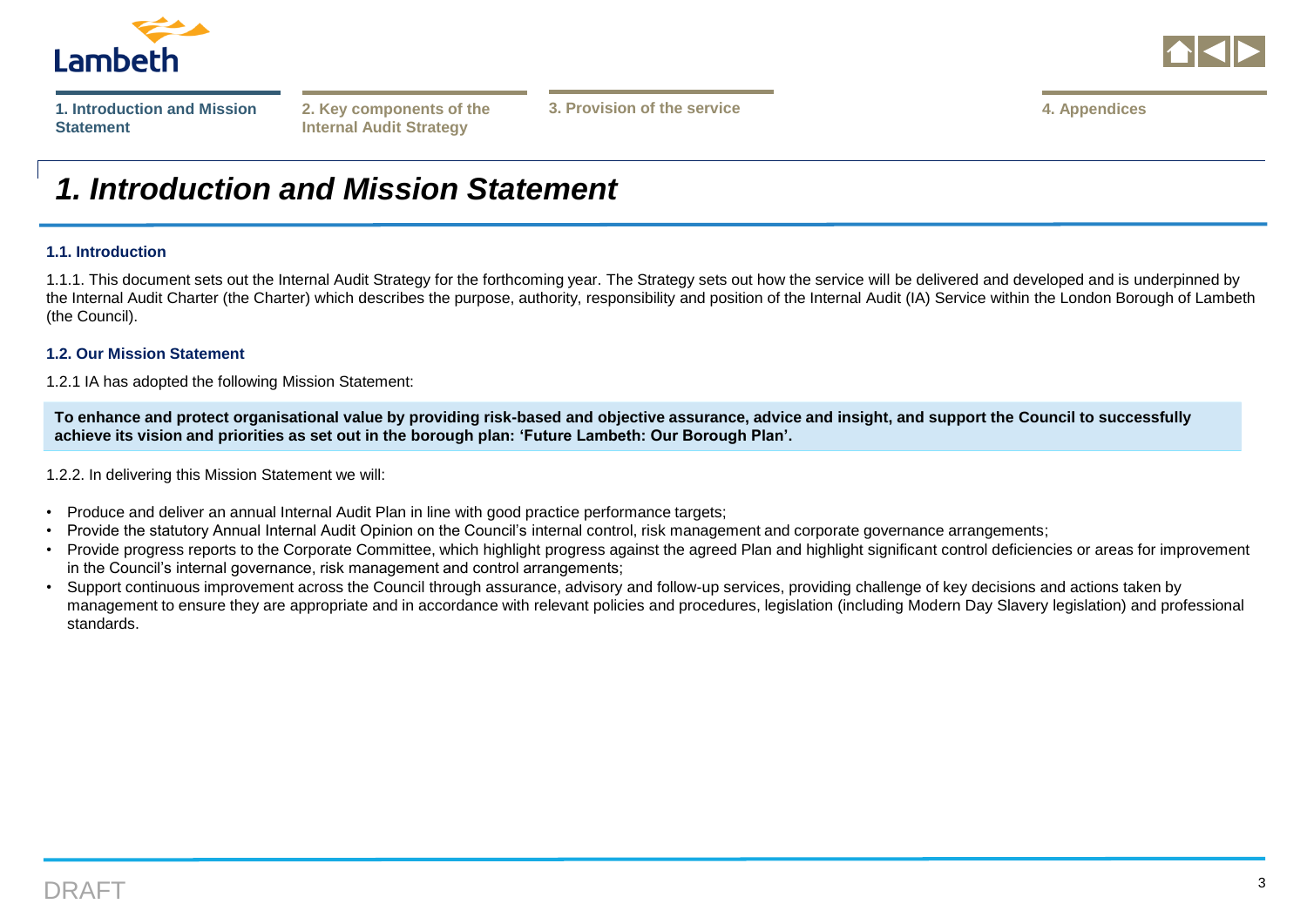<span id="page-3-0"></span>

|--|--|--|

**[2. Key components of the](#page-3-0)  Internal Audit Strategy**

## *2. Key components of the Internal Audit Strategy (1 of 2)*

### **2.1. Our objectives**

2.1.1. To deliver our Mission Statement and a successful IA service in line with our professional standards, we will adopt four key objectives:

#### **Assume a leadership role in promoting the second and third lines of assurance**

• We will continue to champion and educate stakeholders on the three lines of assurance model, which promotes governance and management oversight responsibilities.

#### **Deliver a flexible annual Internal Audit Plan that addresses stakeholders' needs and strategic business risks**

- We will demonstrate our capabilities to deliver a flexible and valuable service, whilst maintaining independence, objectivity and confidentiality in meeting the needs and expectations of our stakeholders.
- We will be agile in responding to the Council's changing priorities, providing a dynamic and innovative approach in the way in which our service is delivered.
- To be most effective we will focus on the Council's significant risks and develop an appropriate balance of audit activities to achieve our strategic objectives within financial constraints. We will do this by delivering assurance work aligned to the Council's key inherent risks and corporate risk register, taking account of other sources of assurance and by adding value through proactive advisory work. We will also expand our collaborative working approaches both internally and externally.

#### **Develop and implement knowledge and talent-acquisition strategies**

• We will implement various strategies to develop internal skillsets, through our cross-council assurance framework, a combined auditing approach, collaborative working with our outsourced provider and apprenticeship opportunities.

#### **Be a trusted advisor to strategic management and the Corporate (Audit) Committee:**

• The Chief Audit Executive (also known as the Head of Internal Audit) will share knowledge gained through audit activities to provide a holistic perspective and approach to governance, risk management and systems of internal control.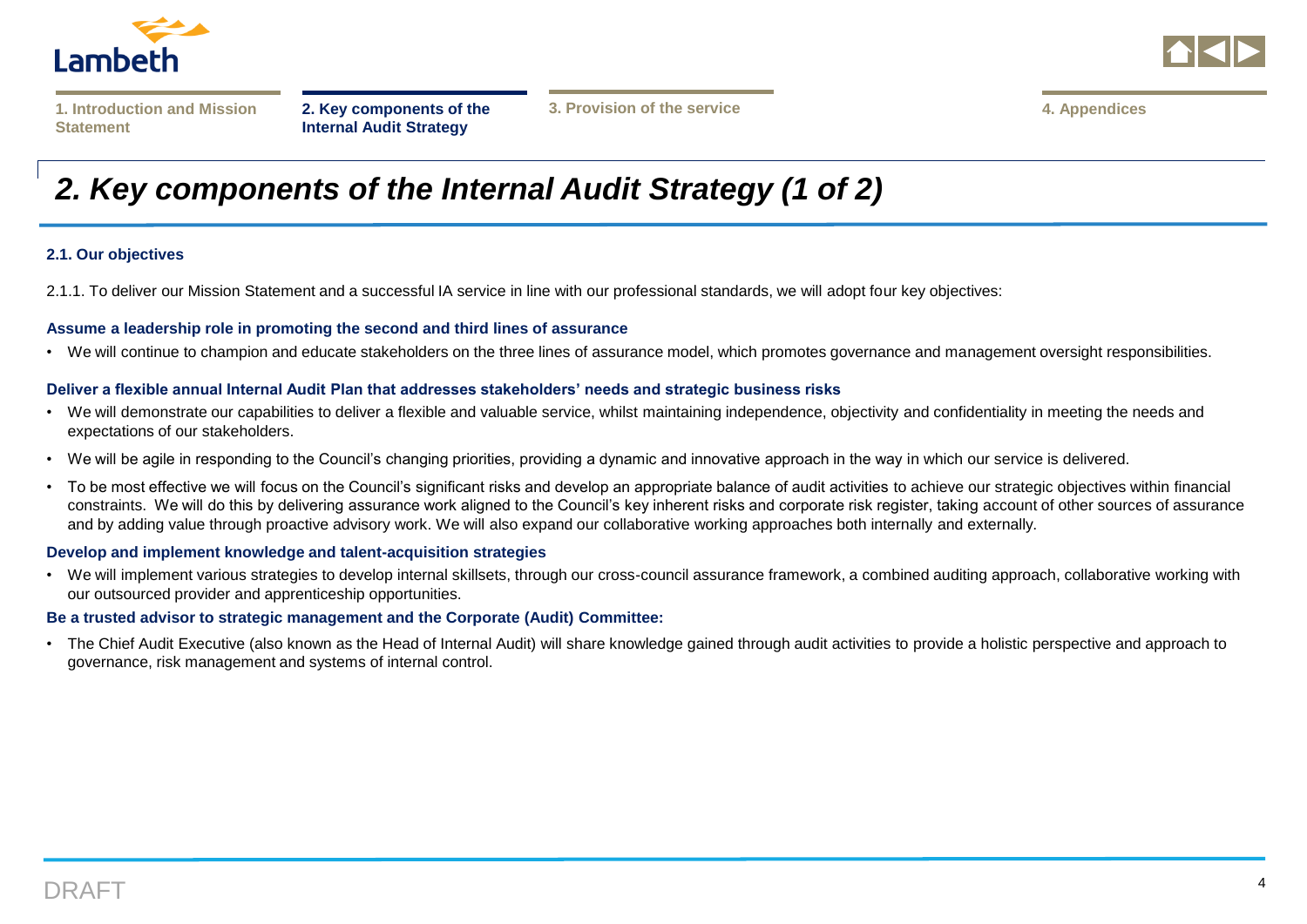

|--|--|--|

**[2. Key components of the](#page-3-0)  Internal Audit Strategy**

**[3. Provision of the service](#page-5-0) [4. Appendices](#page-6-0)**



### *2. Key components of the Internal Audit Strategy (2 of 2)*

#### **2.2. Measurements of success**

2.2.1. The UK Public Sector IA Standards (PSIAS) are clear that IA should add value to the organisation. At a time when Councils are being urged to deliver better and more efficient services, IA must also demonstrate improvements in its services and added value to the Council. This will be achieved through the delivery of this Strategy.

2.2.2. We have established key performance indicators (KPIs) to measure the ongoing performance, robustness and value of the IA service, which will demonstrate achievement of the objectives that support our Mission Statement.

#### **2.3. Our KPIs**

2.3.1. KPIs to measure the success of our IA service are:

- 100% of the annual Internal Audit Plan delivered (fieldwork has commenced) by 31<sup>st</sup> March of the financial year:
- 100% to be annual Internal Audit Plan in draft report by 30<sup>th</sup> April.
- 80% of all Critical and High-risk recommendations due in the reporting year are implemented.

#### **Supporting documents**

**Our key strategic documents include:**

- **The IA Strategy (including our Mission Statement)**
- **The Internal Audit and Counter Fraud Charter**
- **Corporate (Audit) Committee Terms of Reference**
- **The Annual Internal Audit Plan**
- **The Internal Audit Manual (our Standard Operating Procedures)**
- **Engagement and Escalation Protocol**
- **Implementation Review Protocol**

**Overall success will be evident in the improvement in the Council's internal control environment over time, demonstrated by:**

- **A reduction in the total number of IA recommendations raised**
- **A reduction in the risk rating of those recommendations**
- **Improved statistics for the implementation of recommendations.**

#### **2.4. Performance monitoring**

- The Internal Audit Plan is agreed by the Corporate (Audit) Committee annually.
- Delivery of the Internal Audit Plan (including any amendments) is reported to every Corporate Committee meeting.
- Individual audit assignments are recorded and monitored in detail within in a Performance Management System which is used for reporting performance statistics.
- The in-house teams' individual performance will be regularly assessed, monitored and supported through one-to-one and team meetings.
- Our co-sourced providers' performance is monitored through contractual KPIs and quarterly contract management meetings. A suite of KPIs has been designed in conjunction with cross-council assurance service (CCAS) partners to measure contractual performance and enable benchmarking between member authorities.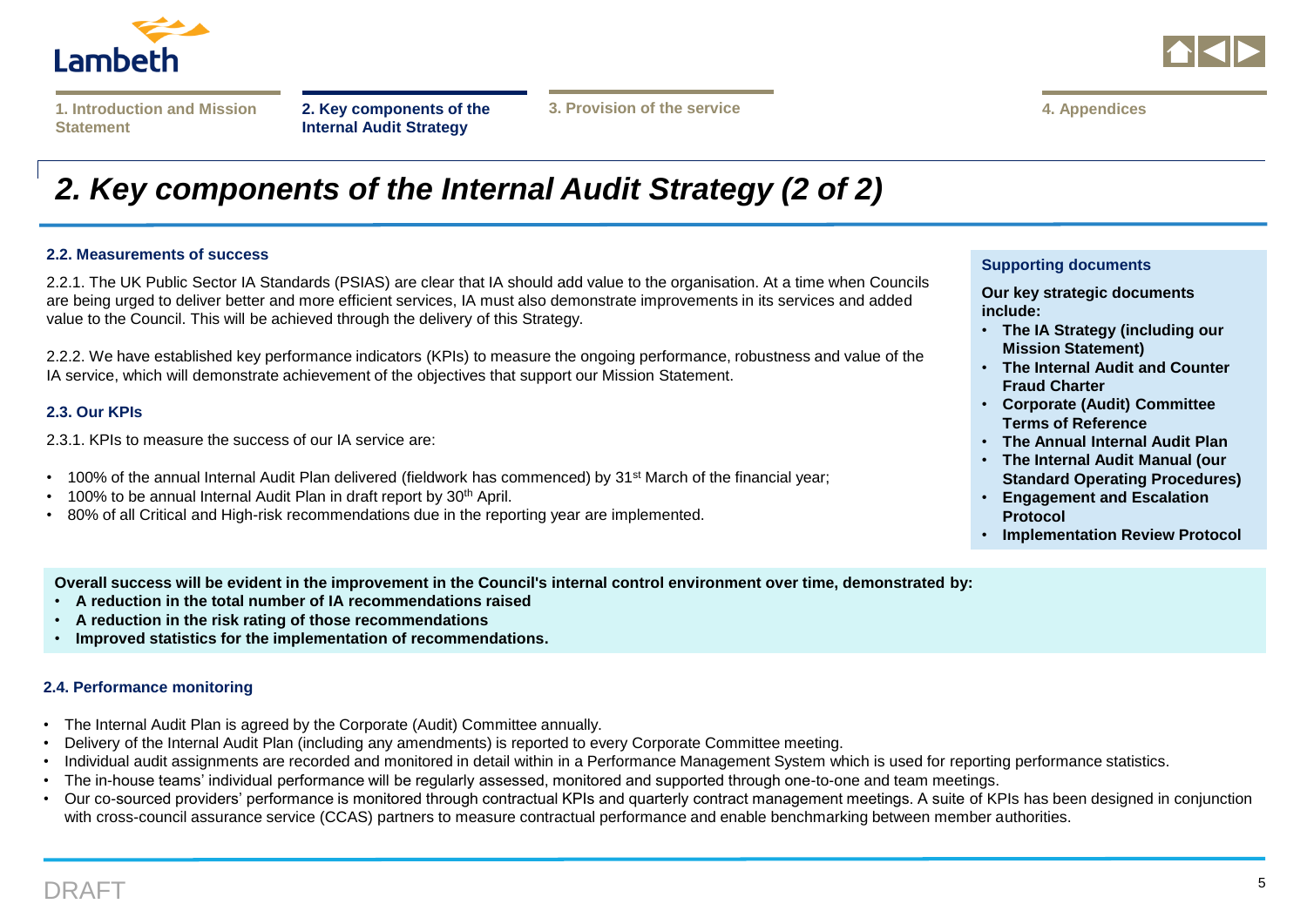<span id="page-5-0"></span>



**[2. Key components of our IAS](#page-3-0) [3. Provision of the service](#page-5-0) [4. Appendices](#page-6-0)**

### *3. Provision of the service*

#### **3.1. How the IA service is provided**

3.1.1. The IA service has defined standards for the planning, execution and reporting of internal audit work. These include arrangements for the review and approval of reports by the Chief Audit Executive before issue. Reports will be balanced, clear, concise, constructive and they will be issued in line with our defined reporting timescales.

3.1.2. The Chief Audit Executive will provide an Annual Internal Audit Opinion to those charged with governance, timed to support the Council's Annual Governance Statement. The Annual Internal Audit Opinion will include the statutory opinion on the overall adequacy and effectiveness of the Council's system of internal control, risk management and corporate governance.

#### **3.2. IA resources**

3.2.1. Our resourcing strategy is set up in a way to provide robust business continuity and succession planning. We are a founding member of the Cross Council Assurance Service (CCAS), established in 2014 to provide a framework with PricewaterhouseCoopers (PwC) for Internal Audit, Advisory and Counter-Fraud services. This framework provides co-sourced IA services to supplement our in-house provision. There is a shared vision across members of CCAS to build skills and capacity within in-house teams, to develop trainee positions and to build a shared platform for service delivery, which will enable future shared service opportunities.

#### *Internal Resource*

Our current IA structure comprises of 5 officers and 50% of a Head of Service:

- 1 x Assistant Director Internal Audit and Counter Fraud) (50% Internal Audit & 50% Counter Fraud) –Vacant post for Head of Internal Audit fulfilled currently by Internal Audit contractor Partner. Permanent post holder has been recruited and will commence in Q1 2022.
- 1 x Internal Audit Manager
- 1 x Senior Auditor Vacant post Recruitment in progress
- 1 x Auditor
- 2 x Junior Auditor 1 on maternity leave. Additional capacity provided through co-sourced internal audit service.

### *External Resource*

• Some of our planned IA work is provided by, our Internal Audit Contractor, through the CCAS Framework. This work comprises the more complex, specialist elements of the Plan, including computer audit services.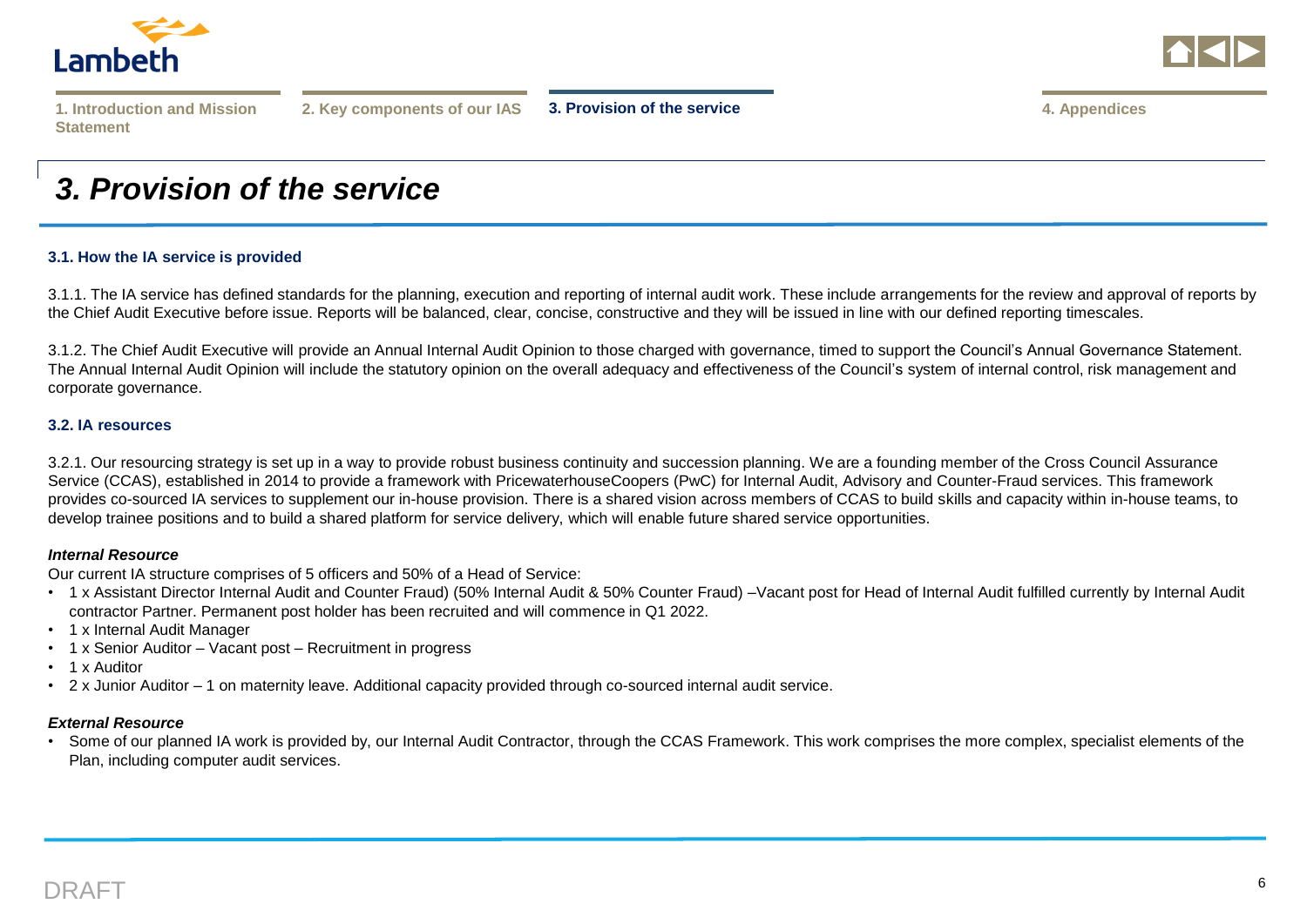<span id="page-6-0"></span>

**THE** 

**[Annex 1: Corporate](#page-7-0)  Committee**

**[Annex 2: Initiatives and](#page-8-0)  Efficiency Proposals**

**[Annex 3: Compliance with](#page-7-0)  professional standards**

### *4. Annexes*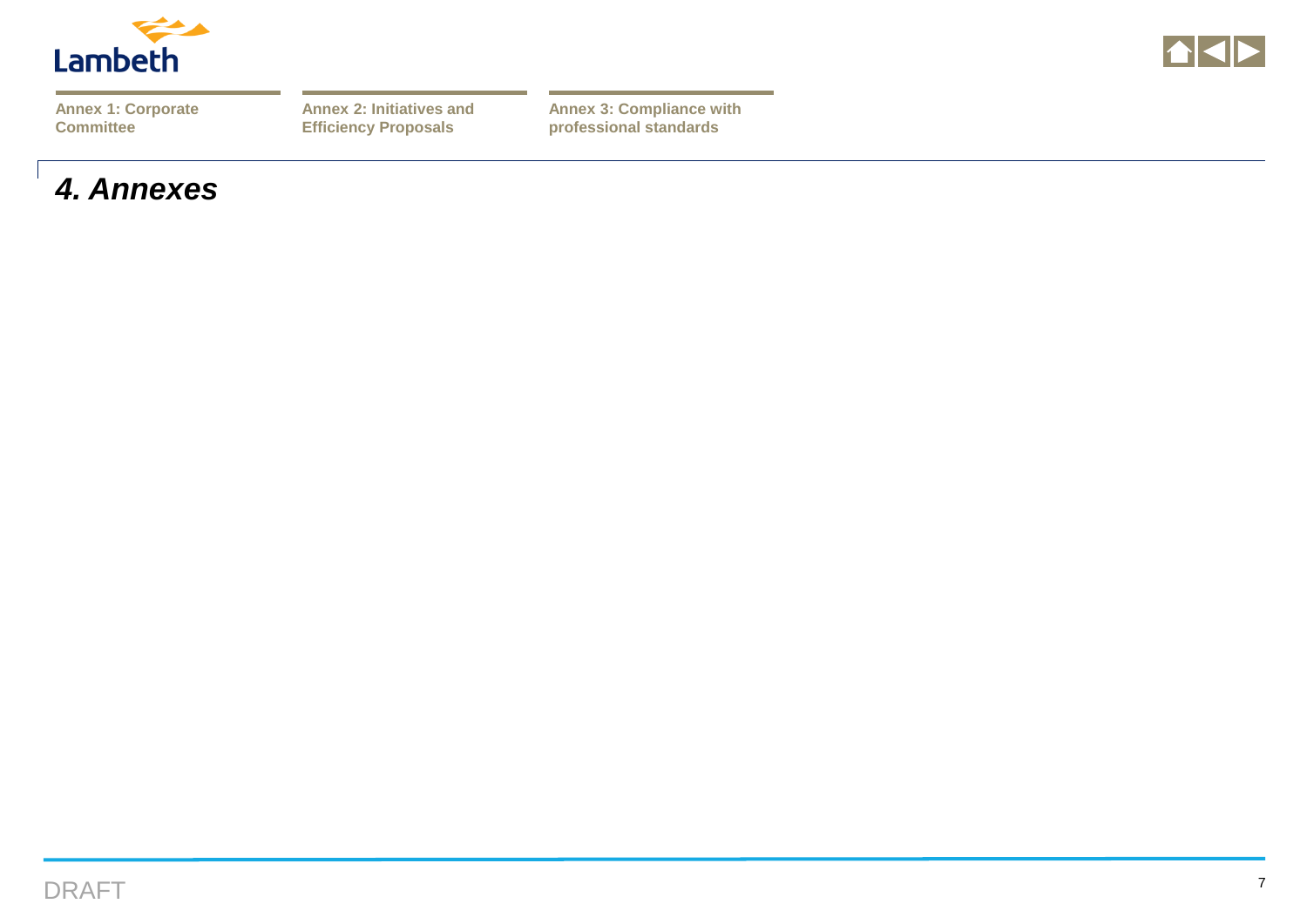<span id="page-7-0"></span>

|                  | <b>Annex 1: Corporate</b> |
|------------------|---------------------------|
| <b>Committee</b> |                           |

**[Annex 2: Initiatives and](#page-8-0)  Efficiency proposals**

**[Annex 3: Compliance with](#page-9-0)  professional standards**

### *Annex 1: Corporate Committee*

Internal Audit will support Corporate Committee as a key stakeholder in accordance with their terms of reference:

### **Specific Audit Functions**

- 1. To oversee and/or discharge on behalf of the Council the requirements of the updated Accounts and Audit Regulations (latest 2015), which require the Council to 'undertake an adequate and effective internal audit of its accounting records and of its system of internal contro l in accordance with the proper practices in relation to internal control'.
- 2. To review the internal audit and counter fraud strategies and to consider whether it meets recommended best practices and to champion good internal control, governance and counter fraud practice to the wider organisation.
- 3. To review the annual counter fraud plan of activity and resources, seeking assurance that it is in line with the strategy and risk profile.
- 4. To consider the Chief Audit Executive's annual report and opinion, and a summary of internal audit and counter fraud activity (actual and proposed) and the level of assurance it can give over the Council's corporate governance arrangements.
- 5. To consider summaries of specific reports of internal audit, investigations and external audit reports, in particular those w ith an "inadequate" audit assurance assessment.
- 6. To consider reports dealing with the management and performance of the providers of internal audit services.
- 7. To consider a report from the internal auditors on agreed recommendations not implemented within a reasonable timescale.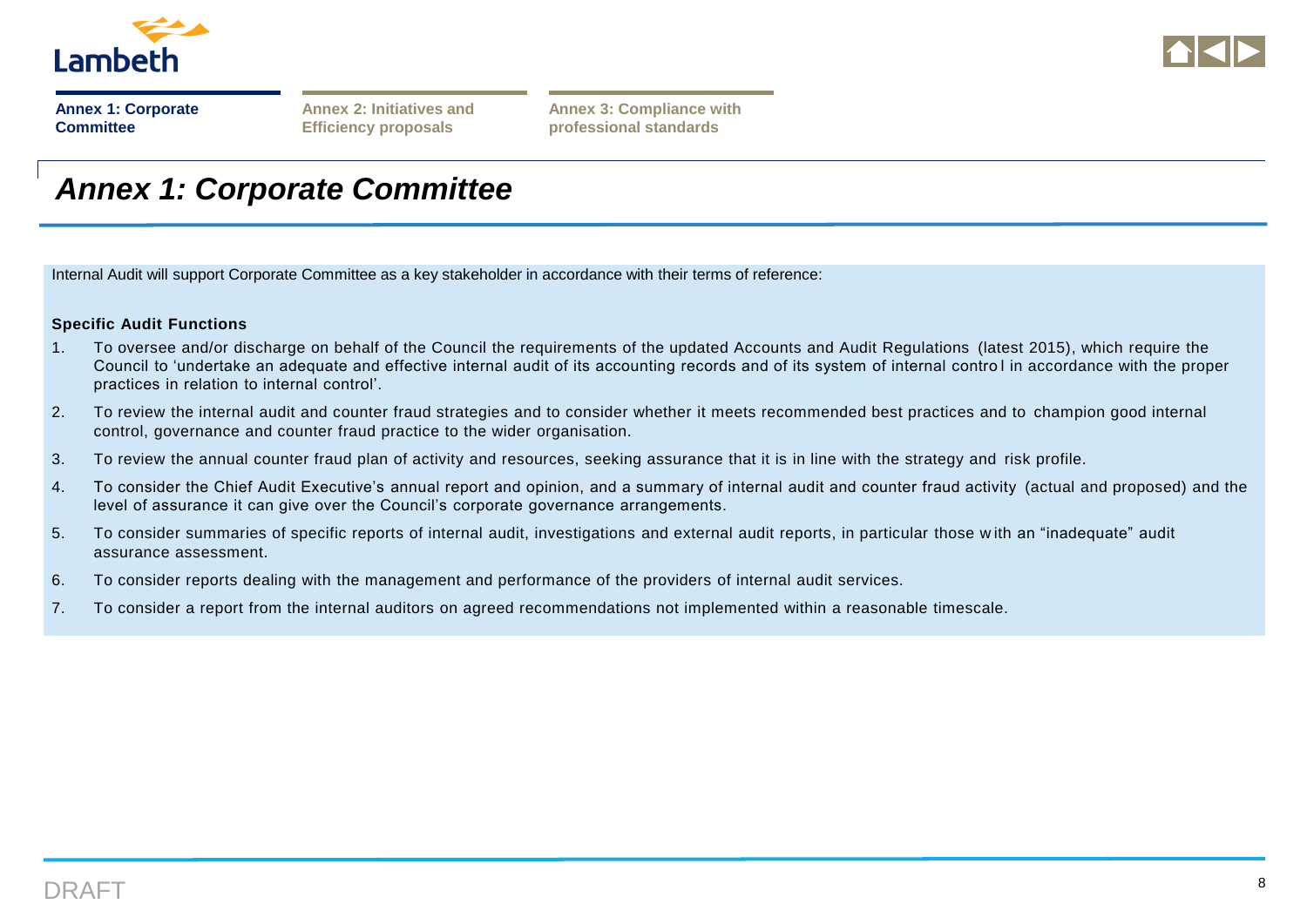<span id="page-8-0"></span>

|                  |  | <b>Annex 1: Corporate</b> |
|------------------|--|---------------------------|
| <b>Committee</b> |  |                           |

**[Annex 2: Initiatives and](#page-8-0)  Efficiency proposals**

**[Annex 3: Compliance with](#page-9-0)  professional standards**

### *Annex 2: Initiatives and efficiency proposals*

- We will embed the 3-Lines of assurance model throughout the Council and continue to educate all stakeholders to embed effective oversight arrangements, at all management levels. This will ensure that assurance is sufficient and appropriate for the relevant business process, prevents duplication and is efficient and effective.
- We will support risk management and encourage risk appetites to be defined at corporate and service level. We will align our proposed recommendations to risk appetites, which will enable management to operate and deliver services in more flexible environment.
- We have developed an assurance map to develop our annual Internal Audit Plan and help embed the 3-lines of assurance model. We will continue to develop and use the assurance map as a dynamic management tool which will provide ongoing assurance oversight.
- We have revised our 'follow-up' process to ensure that there is a complete and accurate record of all outstanding recommendations. We will continue to work closely with management to ensure this process is embedded across the organisation.
- We will ensure that audit recommendations proposed are SMART (Specific, Measureable, Assignable, Realistic and Time-related), effective and economical, targeting key risks.
- Where sufficient control measures have been implemented and confirmed to address High and Critical rated risks, the rating may be re-assessed and reduced.
- We will continue our exception-based style of reporting on internal audit reviews; this will allow for reports to be produced in shorter timeframes and provide report owners with a concise summary of risks identified from which an action plan will be derived to readily focus resources.
- We will incorporate data analytics in our Internal Audit reviews to provide further intelligence over entire populations and help horizon scan, for example: key themes and emerging risks. This will give management a dynamic perspective of information available and allow for more strategic decision making.
- We will continue to promote a combined assurance and collaborative working arrangements to facilitate an efficient and effective auditing approach.
- We will continue to review where we can perform programmed audit work to ensure wider coverage and stronger audit relationships.